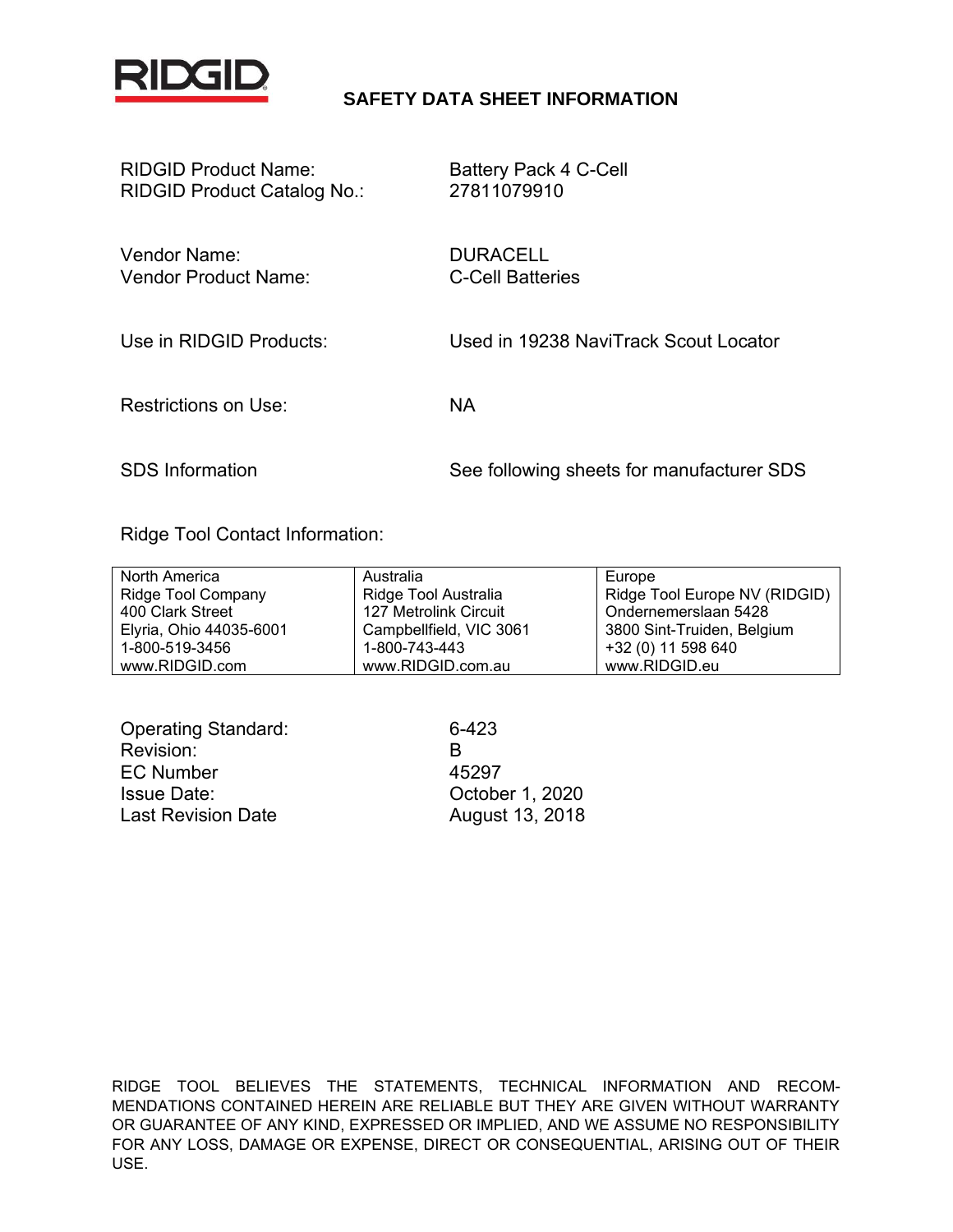#### **Article Information Sheet (AIS)**

This Article Information Sheet (AIS) provides relevant battery information to retailers, consumers, OEMs and others users requesting a GHS‐compliant SDS. Articles, such as batteries, are exempt from GHS SDS classification criteria. The GHS criteria is not designed or intended to be used to classify the physical, health and environmental hazards of an article. Branded consumer batteries are defined as electro‐technical devices. The design, safety, manufacture, and qualification of branded consumer batteries follow ANSI and IEC battery standards. This document is based on principles set forth in the following hazard communication approaches: ANSI Z‐400.1, GHS, JAMP AIS, IEC 62474, and ANSI C18.4M.

| 1. Document Information                  |                                                                                                                                     |                                                                                        |               |                                   |
|------------------------------------------|-------------------------------------------------------------------------------------------------------------------------------------|----------------------------------------------------------------------------------------|---------------|-----------------------------------|
| <b>Document Name</b>                     |                                                                                                                                     | <b>Duracell Alkaline Batteries (Major and Specialty Cells)</b>                         |               |                                   |
| <b>Document ID</b>                       | AIS-ALK                                                                                                                             |                                                                                        |               |                                   |
| <b>Issue Date</b>                        | $1-May-15$                                                                                                                          |                                                                                        |               |                                   |
| <b>Version</b>                           | 6.0                                                                                                                                 |                                                                                        |               |                                   |
| Preparer                                 |                                                                                                                                     | Duracell North America Product Safety & Regulatory                                     |               |                                   |
| <b>Last Revision</b>                     | 1/1/2020                                                                                                                            |                                                                                        |               |                                   |
| 2. Company Information                   |                                                                                                                                     |                                                                                        |               |                                   |
| <b>Name &amp; Address</b>                |                                                                                                                                     | Duracell US Operations, Inc., 14 Research Drive, Bethel, CT USA 06801                  |               |                                   |
| Website                                  | www.duracell.com                                                                                                                    |                                                                                        |               |                                   |
| <b>Consumer Relations: North America</b> |                                                                                                                                     | North America: 1-800-551-2355 (9:00 AM - 5:00 PM EST)                                  |               |                                   |
| <b>Consumer Relations: Asia</b>          | Asia: asiaconsumer.im@duracell.com                                                                                                  |                                                                                        |               |                                   |
| <b>Consumer Relations: IEMEA</b>         |                                                                                                                                     | (UK) 0800 716434, (FR) 0800 346 790 Service & appel gratuits,                          |               |                                   |
|                                          | (IRL) 1 800 509 176, (DE) 800 101 2112, (AT) 0800 1025 1956,                                                                        |                                                                                        |               |                                   |
|                                          |                                                                                                                                     | (CH) 0800 000 885, (BE) 0800 509 95, (NL) 0800 265 8616,                               |               |                                   |
|                                          |                                                                                                                                     | (IT) 800 125 662, (ES) 900 800 522, (PT) 800 781 012,                                  |               |                                   |
|                                          |                                                                                                                                     | (GR) 210 66 75 000, (CY) 22-210900, (DK) 78734857,                                     |               |                                   |
|                                          |                                                                                                                                     | (SE) 0852503857, (FI) 0942705057, (NO) 63791957,                                       |               |                                   |
|                                          | (ZA) 0800980782, (RO) 021 3361915, (MD) 022472402,                                                                                  |                                                                                        |               |                                   |
|                                          |                                                                                                                                     | (BG) 02 40 24 500, (BIH) 033756000, (MNE) 020261920,                                   |               |                                   |
|                                          | (PL) 22 692 42 77, (LT) (8) 37 401 111, (LV) 67798667,                                                                              |                                                                                        |               |                                   |
|                                          | (EE) 622 6360, (CZ) 224 826 323, (SK) 224 826 323,                                                                                  |                                                                                        |               |                                   |
|                                          | (HU) 0620 770 7099, (HR) 0800 0009, (SI) 01/588 6800,                                                                               |                                                                                        |               |                                   |
|                                          |                                                                                                                                     |                                                                                        |               |                                   |
|                                          | (AZ) 812 3100949, (UA) 044 490-97-71 (САВСЕРВІС СТОЛИЦЯ),                                                                           |                                                                                        |               |                                   |
|                                          | (KZ) +7 727 250 05 50, (TM) 00865 530070,<br>(KG) 0312 41 77 04 (Apple City International), (TR) 0 850 502 61 40.                   |                                                                                        |               |                                   |
|                                          |                                                                                                                                     |                                                                                        |               |                                   |
| 3. Article Information                   |                                                                                                                                     |                                                                                        |               |                                   |
|                                          |                                                                                                                                     |                                                                                        |               |                                   |
| <b>Description</b>                       | Duracell branded consumer alkaline battery<br>Electro-technical device                                                              |                                                                                        |               |                                   |
| <b>Product Category</b><br><b>Use</b>    |                                                                                                                                     |                                                                                        |               |                                   |
| <b>Global sub-brands (Retail)</b>        | Portable power source for electronic devices<br>Coppertop, Plus, Quantum, Simply, Turbo, Ultra, Basic, TurboMax, Optimum, Original, |                                                                                        |               |                                   |
|                                          |                                                                                                                                     |                                                                                        |               |                                   |
|                                          | Deluxe, Chhota Power                                                                                                                |                                                                                        |               |                                   |
| Global sub-brands (B2B)                  | Procell, OEM/OEA, Professional                                                                                                      |                                                                                        |               |                                   |
| <b>Sizes</b>                             | Major Cells: AA, AAA, C, D & 9V<br>Specialty Cells: AAAA, MN11. MN21, MN27, MN175, PX76 (LR44), PX28, PX625, (LR09),                |                                                                                        |               |                                   |
| <b>Sizes</b>                             |                                                                                                                                     |                                                                                        |               |                                   |
|                                          | LR43, LR54, N, J, 4.5V, 625A                                                                                                        |                                                                                        |               |                                   |
| Sizes                                    | Lanterns: MN903, MN908, MN915, MN918; MN1203                                                                                        |                                                                                        |               |                                   |
| <b>Principles of Operation</b>           |                                                                                                                                     | A battery powers a device by converting stored chemical energy into electrical energy. |               |                                   |
| <b>Representative Product Images</b>     |                                                                                                                                     | <b>DURACELL</b><br>OPTIMUM<br><b>EXTRA LIFE</b><br>AA 6<br>a Hallia                    | <b>URACEI</b> |                                   |
|                                          | <b>Major Cells</b>                                                                                                                  | <b>Major Cells</b>                                                                     | Lantern       | <b>Specialty</b><br><b>Button</b> |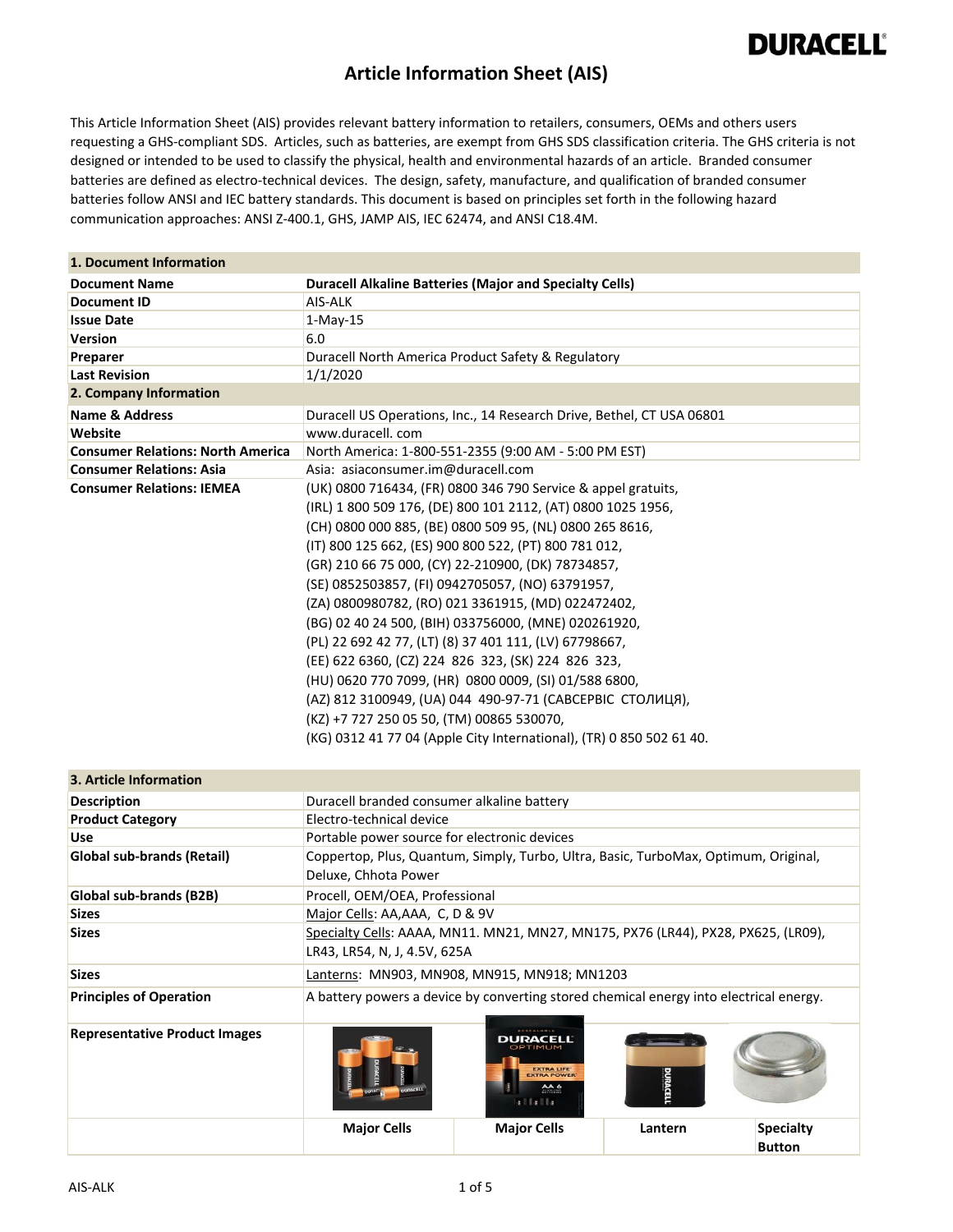### **Article Information Sheet (AIS)**

| <b>4. Article Construction</b>                        |                                                                                                                                                                                                                                                                                                                                                                                                                                                                                                                                                                                                     |
|-------------------------------------------------------|-----------------------------------------------------------------------------------------------------------------------------------------------------------------------------------------------------------------------------------------------------------------------------------------------------------------------------------------------------------------------------------------------------------------------------------------------------------------------------------------------------------------------------------------------------------------------------------------------------|
| <b>Applicable Battery Industry</b>                    | ANSI C18.1M Part 1, ANSI C18.1M Part 2, ANSI C18.4M, IEC 60086-1, IEC 60086-2, IEC                                                                                                                                                                                                                                                                                                                                                                                                                                                                                                                  |
| <b>Standards</b>                                      | 60086-5                                                                                                                                                                                                                                                                                                                                                                                                                                                                                                                                                                                             |
| <b>Electro-technical System</b>                       | Alkaline Manganese Dioxide                                                                                                                                                                                                                                                                                                                                                                                                                                                                                                                                                                          |
| <b>Electrode - Negative</b>                           | Zinc (CAS # 7440-66-6)                                                                                                                                                                                                                                                                                                                                                                                                                                                                                                                                                                              |
| <b>Electrode - Positive</b>                           | Manganese Dioxide (CAS # 1313-13-9)                                                                                                                                                                                                                                                                                                                                                                                                                                                                                                                                                                 |
| Electrolyte                                           | Alkali Metal Hydroxide (aqueous potassium hydroxide - CAS # 1310-58-3)                                                                                                                                                                                                                                                                                                                                                                                                                                                                                                                              |
| <b>Materials of Construction - Can</b>                | <b>Nickel Plated Steel</b>                                                                                                                                                                                                                                                                                                                                                                                                                                                                                                                                                                          |
| <b>Declarable Substances</b>                          | None                                                                                                                                                                                                                                                                                                                                                                                                                                                                                                                                                                                                |
| (IEC 62474 Criteria 1)<br><b>Mercury Free Battery</b> | Yes                                                                                                                                                                                                                                                                                                                                                                                                                                                                                                                                                                                                 |
| (ANSI C18.4M <5ppm)                                   |                                                                                                                                                                                                                                                                                                                                                                                                                                                                                                                                                                                                     |
| <b>Small Cell or Battery</b>                          | Sizes: AAA and Specialty Cells fit inside a specially designed test cylinder 2.25 inches                                                                                                                                                                                                                                                                                                                                                                                                                                                                                                            |
| (ANSI C18.1M Part 2; IEC 60086-5)                     | (57.1mm) long by 1.25 inches (31.70 mm) wide.                                                                                                                                                                                                                                                                                                                                                                                                                                                                                                                                                       |
|                                                       |                                                                                                                                                                                                                                                                                                                                                                                                                                                                                                                                                                                                     |
| 5. Health & Safety                                    |                                                                                                                                                                                                                                                                                                                                                                                                                                                                                                                                                                                                     |
| <b>Ingestion/Small Parts Warning</b>                  | Required for Small Cell or Battery (Sizes: AAA and Specialty Cells): Keep away from                                                                                                                                                                                                                                                                                                                                                                                                                                                                                                                 |
|                                                       | children. If swallowed, consult a physician immediately.                                                                                                                                                                                                                                                                                                                                                                                                                                                                                                                                            |
| <b>Normal Conditions of Use</b>                       | Exposure to contents inside the sealed battery will not occur unless the battery leaks, is                                                                                                                                                                                                                                                                                                                                                                                                                                                                                                          |
| <b>Note to Physician</b>                              | exposed to high temperatures, or is mechanically abused.                                                                                                                                                                                                                                                                                                                                                                                                                                                                                                                                            |
| <b>First Aid - If swallowed</b>                       | A damaged battery will release concentrated and caustic potassium hydroxide.<br>Do not induce vomiting. Seek medical attention immediately. For information on                                                                                                                                                                                                                                                                                                                                                                                                                                      |
|                                                       | treatment, call the National Battery Ingestion Hotline (telephone numbers for the USA and                                                                                                                                                                                                                                                                                                                                                                                                                                                                                                           |
|                                                       | Canada are provided below).                                                                                                                                                                                                                                                                                                                                                                                                                                                                                                                                                                         |
| Poison Center/North America                           | USA/Canada Calls Only: 1-800-498-8666 (Toll Free) [24-Hour National Battery Ingestion                                                                                                                                                                                                                                                                                                                                                                                                                                                                                                               |
|                                                       | Hotline]                                                                                                                                                                                                                                                                                                                                                                                                                                                                                                                                                                                            |
| <b>Poison Centers/World Directory</b>                 | http://apps.who.int/poisoncentres                                                                                                                                                                                                                                                                                                                                                                                                                                                                                                                                                                   |
| <b>First Aid - Eye Contact</b>                        | Flush with water for at least 15 minutes. Seek medical care if irritation persists.                                                                                                                                                                                                                                                                                                                                                                                                                                                                                                                 |
| <b>First Aid - Skin Contact</b>                       | Remove contaminated clothing. Wash skin with soap and water. Seek medical care if<br>irritation persists.                                                                                                                                                                                                                                                                                                                                                                                                                                                                                           |
| <b>First Aid - Inhalation</b>                         | Remove to fresh air.                                                                                                                                                                                                                                                                                                                                                                                                                                                                                                                                                                                |
| <b>Battery Safety Standards &amp; Testing</b>         | Duracell batteries meet the requirements of ANSI C18. 1M Part 2 and IEC 60086-5. These<br>standards specify tests and requirements for alkaline batteries to ensure safe operation<br>under normal use and reasonably foreseeable misuse. The test regimes assess three<br>conditions of safety. These are:<br>1-Intended use simulation: Partial use, vibration, thermal shock, and mechanical shock<br>2-Reasonably foreseeable misuse: Incorrect installation, external short-circuit, free fall<br>(user-drop), over-discharge, and crush<br>3-Design consideration: Thermal abuse, mold stress |
|                                                       |                                                                                                                                                                                                                                                                                                                                                                                                                                                                                                                                                                                                     |
| <b>Precautionary Statements</b>                       | CAUTION: Batteries may explode or leak, and cause burn injury, if recharged, disposed of                                                                                                                                                                                                                                                                                                                                                                                                                                                                                                            |
|                                                       | in fire, mixed with a different battery type, inserted backwards or disassembled. Replace<br>all used batteries at the same time. Do not carry batteries loose in your pocket or purse.                                                                                                                                                                                                                                                                                                                                                                                                             |
|                                                       | Do not remove the battery label. Keep small batteries (i.e., AAA) away from children. If                                                                                                                                                                                                                                                                                                                                                                                                                                                                                                            |
|                                                       | swallowed, consult a physician at once.                                                                                                                                                                                                                                                                                                                                                                                                                                                                                                                                                             |
| 6. Fire Hazard & Firefighting                         |                                                                                                                                                                                                                                                                                                                                                                                                                                                                                                                                                                                                     |
| <b>Fire Hazard</b>                                    | Batteries may rupture or leak if involved in a fire.                                                                                                                                                                                                                                                                                                                                                                                                                                                                                                                                                |
| <b>Extinguishing Media</b>                            | Use any extinguishing media appropriate for the surrounding area.                                                                                                                                                                                                                                                                                                                                                                                                                                                                                                                                   |
| <b>Fires Involving Large Quantities of</b>            | Large quantities of batteries involved in a fire will rupture and release caustic potassium                                                                                                                                                                                                                                                                                                                                                                                                                                                                                                         |
| <b>Batteries</b>                                      | hydroxide. Firefighters should wear self-contained breathing apparatus and protective<br>clothing.                                                                                                                                                                                                                                                                                                                                                                                                                                                                                                  |
| 7. Handling & Storage                                 |                                                                                                                                                                                                                                                                                                                                                                                                                                                                                                                                                                                                     |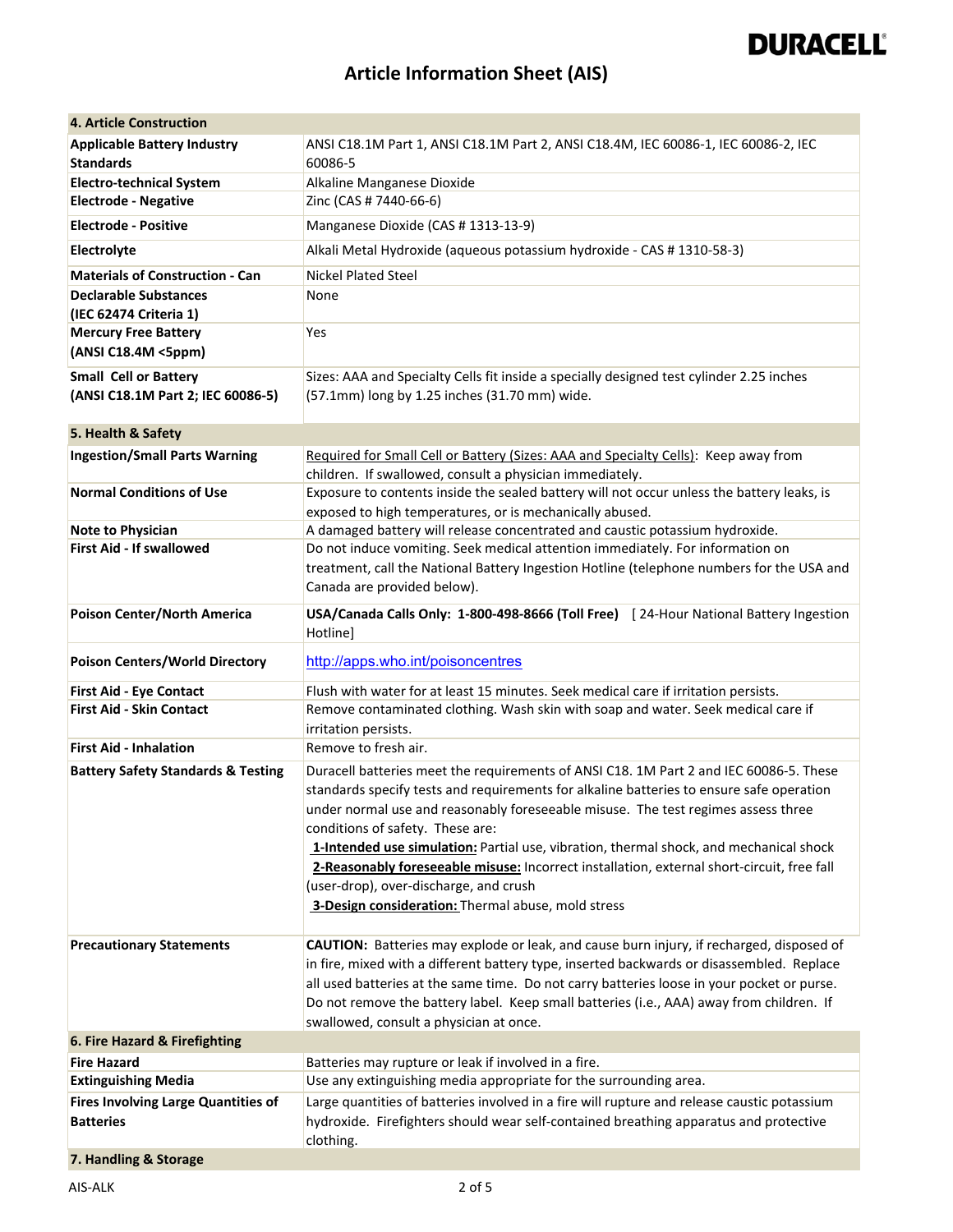

### **Article Information Sheet (AIS)**

| <b>Handling Precautions</b>                                                     | Avoid mechanical and electrical abuse. Do not short circuit or install incorrectly. Batteries                    |
|---------------------------------------------------------------------------------|------------------------------------------------------------------------------------------------------------------|
|                                                                                 | may rupture or vent if disassembled, crushed, recharged or exposed to high temperatures.                         |
|                                                                                 | Install batteries in accordance with equipment instructions.                                                     |
| <b>Storage Precautions</b>                                                      | Store batteries in a dry place at normal room temperature. Refrigeration does not make                           |
|                                                                                 | them last longer.                                                                                                |
| <b>Spills of Large Quantities of Loose</b>                                      | Notify spill personnel of large spills. Irritating and flammable vapors may be released from                     |
| <b>Batteries (unpackaged)</b>                                                   | leaking or ruptured batteries. Spread batteries apart to stop shorting. Eliminate all ignition                   |
|                                                                                 | sources. Evacuate area and allow vapors to dissipate. Clean-up personnel should wear                             |
|                                                                                 | appropriate PPE to avoid eye and skin contact and inhalation of vapors or fumes. Increase                        |
|                                                                                 | ventilation. Carefully collect batteries and place in appropriate container for disposal.                        |
|                                                                                 | Remove any spilled liquid with absorbent material and contain for disposal.                                      |
| 8. Disposal Considerations (GHS Section 13)                                     |                                                                                                                  |
| <b>Collection &amp; Proper Disposal</b>                                         | Dispose of used (or excess) batteries in compliance with federal, state/provincial and local                     |
|                                                                                 | regulations. Do not accumulate large quantities of used batteries for disposal as                                |
|                                                                                 | accumulations could cause batteries to short-circuit. Do not incinerate. In countries, such                      |
|                                                                                 | as Canada and the EU, where there are regulations for the collection and recycling of                            |
|                                                                                 | batteries, consumers should dispose of their used batteries into the collection network at                       |
|                                                                                 | municipal depots and retailers.                                                                                  |
|                                                                                 |                                                                                                                  |
| USA EPA RCRA (40 CFR 261)                                                       | Classified as non-hazardous waste (not ignitable, corrosive, reactive or toxic). Federal                         |
|                                                                                 | Universal Waste Regulations (40 CFR 273) do not apply. State requirements may be more<br>stringent than Federal. |
|                                                                                 |                                                                                                                  |
| California Universal Waste Rule (Cal.<br>Code Regs. Title 22, Div. 4.5, Ch. 23) | California prohibits disposal of batteries as trash (including household trash).                                 |
|                                                                                 |                                                                                                                  |
|                                                                                 |                                                                                                                  |
| <b>Vermont Primary Battery</b>                                                  | In Vermont, consumers must recycle alkaline batteries. For information, contact                                  |
| <b>Stewardship Law (ACT 139)</b>                                                | http://www.call2recycle.org.                                                                                     |
| 9. Transport Information (GHS Section 14)                                       |                                                                                                                  |
| <b>Regulatory Status</b>                                                        | Not regulated. Alkaline batteries (sometimes referred to as "Dry Cell" or "household"                            |
|                                                                                 | batteries) are not listed or regulated as dangerous goods under IATA Dangerous Goods                             |
|                                                                                 | Regulations, ICAO Technical Instructions, IMDG Code, UN Model Regulations, U.S.                                  |
|                                                                                 | Hazardous Materials Regulations (49 CFR), and UNECE ADR.                                                         |
| <b>UN Identification Number/</b>                                                | None - Not Required                                                                                              |
| <b>Shipping Name</b>                                                            |                                                                                                                  |
| <b>Special Provision (SP) Conformance</b>                                       | Special regulatory provisions require batteries to be packaged in a manner that prevents                         |
|                                                                                 | the generation of a dangerous quantity of heat and short circuits. Shippers can prepare                          |
|                                                                                 | batteries by taping the terminals, individually packaging batteries, or otherwise segregating                    |
|                                                                                 | the batteries to prevent risk of creating a short circuit. Batteries shipped in original                         |
|                                                                                 | unopened Duracell packaging is compliant.                                                                        |
| <b>US DOT SP</b>                                                                | 49 CFR 172.102 Special Provision 130                                                                             |
| Air Transport (IATA/ICAO) SP                                                    | Special Provision A123 (61th Edition - 2020). NOTE: The words "NOT RESTRICTED" and                               |
|                                                                                 | "SPECIAL PROVISION A123" must be included on the description of the substance on the Air                         |
|                                                                                 | Waybill, when air way-bill is issued.                                                                            |
| <b>Passenger Air Travel</b>                                                     | No restrictions                                                                                                  |
| <b>Emergency Transportation Hotline</b>                                         | <b>CHEMTREC 24-Hour Emergency Response Hotline</b>                                                               |
|                                                                                 | Within the United States call +703-527-3887                                                                      |
| 10. Regulatory Information (GHS Section 15)                                     | Outside the United States, call +1 703-527-3887 (Collect)                                                        |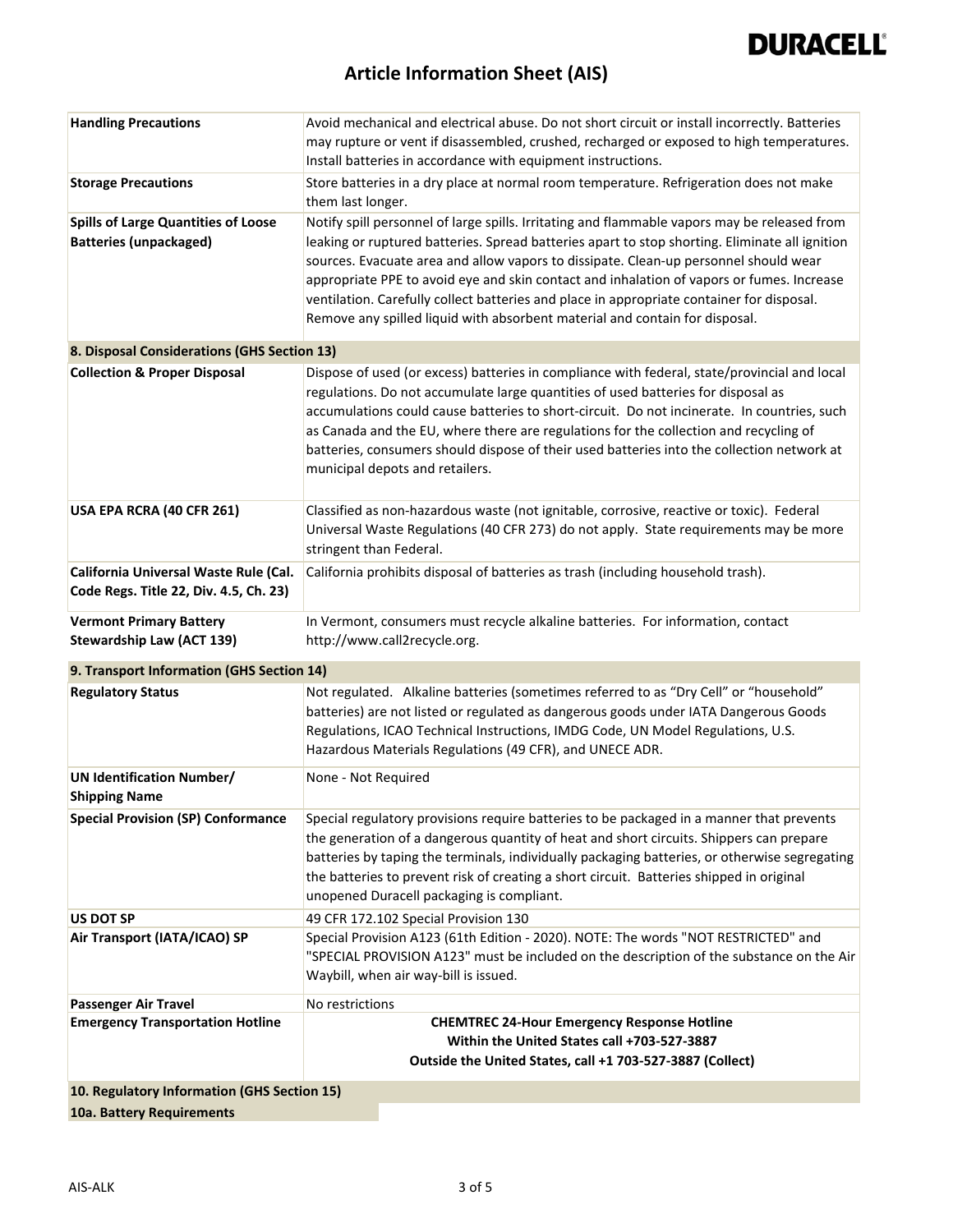### **Article Information Sheet (AIS)**

| <b>USA EPA Mercury Containing &amp;</b>                               | During the manufacturing process, no mercury is added.                                                                                                                                                                                                                                                                                                                                                                                                                                                                              |
|-----------------------------------------------------------------------|-------------------------------------------------------------------------------------------------------------------------------------------------------------------------------------------------------------------------------------------------------------------------------------------------------------------------------------------------------------------------------------------------------------------------------------------------------------------------------------------------------------------------------------|
| <b>Rechargeable Battery Management</b><br><b>Act of 1996</b>          |                                                                                                                                                                                                                                                                                                                                                                                                                                                                                                                                     |
| <b>EU Battery Directive 2006/66/EC</b>                                | Compliant with marking and substance restrictions for mercury (<0.0005%); cadmium                                                                                                                                                                                                                                                                                                                                                                                                                                                   |
| & amendment 2013/56/EU                                                | (<0.0020%)I and lead (<0.0040%). Global labels are marked with the special collection<br>symbol and the EU qualifier in accordance with EU Battery Directive 2006/66/EC, Article 11,<br>Paragraph 1 on batteries and accumulators and waste batteries and accumulators (Annex                                                                                                                                                                                                                                                       |
| P.R.C. Provision on Mercury Content                                   |                                                                                                                                                                                                                                                                                                                                                                                                                                                                                                                                     |
| <b>Limitation for Batteries (GB 8897.5-</b>                           |                                                                                                                                                                                                                                                                                                                                                                                                                                                                                                                                     |
| 2005, MOD, Section 9.1(e)                                             |                                                                                                                                                                                                                                                                                                                                                                                                                                                                                                                                     |
| P.R.C. Mercury Free Battery (GB<br>24427-2009) < 1ppm                 | Yes                                                                                                                                                                                                                                                                                                                                                                                                                                                                                                                                 |
| 10b. General Requirements                                             |                                                                                                                                                                                                                                                                                                                                                                                                                                                                                                                                     |
| USA CPSIA 2008 (PL. 11900314)                                         | Exempt                                                                                                                                                                                                                                                                                                                                                                                                                                                                                                                              |
| USA CPSC FHSA (16 CFR 1500)                                           | Consumer batteries are not listed as a hazardous product.                                                                                                                                                                                                                                                                                                                                                                                                                                                                           |
| USA EPA TSCA Section 13 (40 CFR                                       | For customs clearance purpose, batteries are defined as an "Article".                                                                                                                                                                                                                                                                                                                                                                                                                                                               |
| 707.20)                                                               |                                                                                                                                                                                                                                                                                                                                                                                                                                                                                                                                     |
| USA EPA RCRA (40 CFR 261)                                             | Classified as non-hazardous waste (not ignitable, corrosive, reactive or toxic). Federal                                                                                                                                                                                                                                                                                                                                                                                                                                            |
|                                                                       | Universal Waste Regulations (40 CFR 273) do not apply. State requirements may be more                                                                                                                                                                                                                                                                                                                                                                                                                                               |
|                                                                       | stringent than Federal.                                                                                                                                                                                                                                                                                                                                                                                                                                                                                                             |
| California Prop 65                                                    | No warning required per 3rd party assessment.                                                                                                                                                                                                                                                                                                                                                                                                                                                                                       |
| <b>CANADA Products Containing</b><br>Mercury Regulations SOR/20140254 | Mercury free                                                                                                                                                                                                                                                                                                                                                                                                                                                                                                                        |
| EU REACH REGULATION (EC) NO.<br>1907/2006 and REACH SVHC              | Regulated as an "article." No listed SVHC substances are present (>0.1% w/w) in<br>accordance with ECJ article definition of 10 September 2015. This SVHC communication is<br>basd on the best available information to us. Duracell is managing compliance with EU<br>REACH as part of our daily quality, safety, and regulatory activities. The Candidate List of<br>SVHC's is updated approximately bi-annually and Duracell will update this declaration<br>accordingly if the updated SHVC list affects the assessment herein. |
| <b>EU REACH Article 31</b>                                            | SDS is not required consumer alkaline batteries.                                                                                                                                                                                                                                                                                                                                                                                                                                                                                    |
| 10c. Regulatory Definitions - Articles                                |                                                                                                                                                                                                                                                                                                                                                                                                                                                                                                                                     |
| <b>USA OSHA</b>                                                       | 29 CFR 1910.1200(b)(6)(v)                                                                                                                                                                                                                                                                                                                                                                                                                                                                                                           |
| <b>USA TSCA</b>                                                       | 40 CFR 704.3; 710.2(3)(c); and [19 CFR 12.1209a)]                                                                                                                                                                                                                                                                                                                                                                                                                                                                                   |
| <b>EU REACH</b><br><b>GHS</b>                                         | Title 1 - Chapter 2 - Article 3(3)<br>Section 1.3.2.1                                                                                                                                                                                                                                                                                                                                                                                                                                                                               |
| 11. Other Information                                                 |                                                                                                                                                                                                                                                                                                                                                                                                                                                                                                                                     |
| 11a. Certification & 3rd Party Approvals                              |                                                                                                                                                                                                                                                                                                                                                                                                                                                                                                                                     |
| UL (UTGT2.S50939 Single Multiple                                      | AA, 9V                                                                                                                                                                                                                                                                                                                                                                                                                                                                                                                              |
| <b>Station Smoke Alarms - Component)</b>                              | Certification Standard: ANSI/UL 217 Single & Multiple Station Smoke Alarms                                                                                                                                                                                                                                                                                                                                                                                                                                                          |
|                                                                       | 11b. AIS Hazard Communication Approaches (consulted in developing this document):                                                                                                                                                                                                                                                                                                                                                                                                                                                   |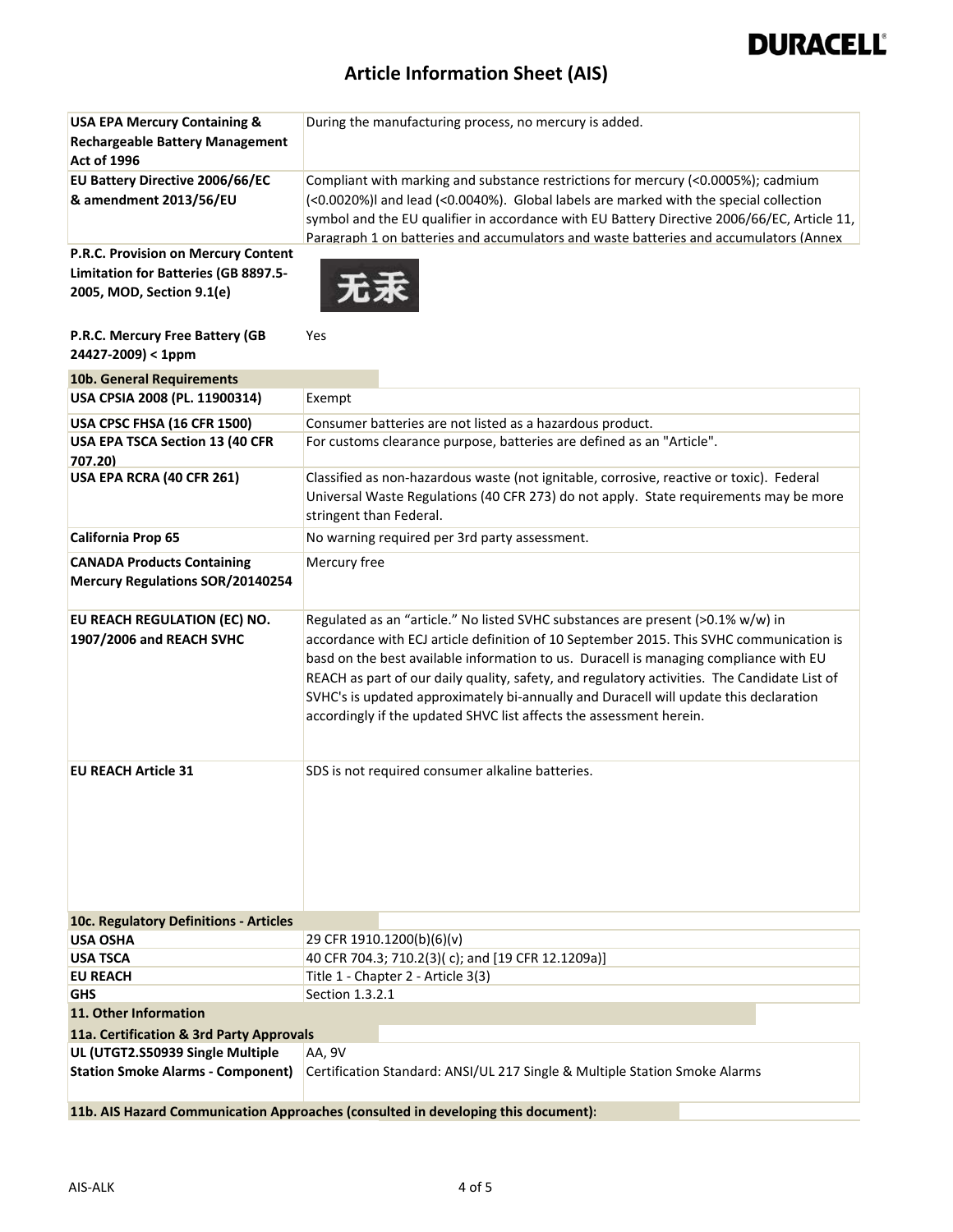

#### **Article Information Sheet (AIS)**

| <b>Globally Harmonized System (GHS)</b>                                                                                      | GHS SDS requirements and classification criteria do not apply to articles or products (such<br>as batteries) that have a fixed shape, which are not intended to release a chemical. The<br>article exemption is found in Section 1.3.2.1.1 of the GHS and reads: The GHS applies to<br>pure substances and their dilute solutions and to mixtures. "Articles" as defined by the<br>Hazard Communication Standard (29 CFR 1900.1200) of the OSHA of the USA, or by<br>similar definition, are outside the scope of the system." |  |
|------------------------------------------------------------------------------------------------------------------------------|--------------------------------------------------------------------------------------------------------------------------------------------------------------------------------------------------------------------------------------------------------------------------------------------------------------------------------------------------------------------------------------------------------------------------------------------------------------------------------------------------------------------------------|--|
| <b>Consortium JAMP</b>                                                                                                       | Joint Article Management Promotion JAMP is a Japanese Industry Association who developed the concept of an Article<br>Information Sheet as a supply chain tool to share and communicate chemical information                                                                                                                                                                                                                                                                                                                   |  |
|                                                                                                                              | in articles. The AIS authoring process is based on "declarable" substances to meet global<br>regulatory requirements as well as substances to be reported by GADSL, JIG, etc.                                                                                                                                                                                                                                                                                                                                                  |  |
| IEC 62474 Ed. 1.0 B:2012 Material<br><b>Declaration for Products of and for</b><br>the Electro-technical Industry            | An international standard that came into effect in March 2012 concerning declaration for<br>electrical and electronic products. IEC 6274 replaces the defunct Joint Industry Guide -<br>Material Declaration for Electro-technical Products (JIG-101-Ed 4.1 (May 21, 2012)                                                                                                                                                                                                                                                     |  |
| IEC 62474 Database - Publically                                                                                              | The general principle for a substance to be included in the database as a declarable                                                                                                                                                                                                                                                                                                                                                                                                                                           |  |
|                                                                                                                              | available online (maintained by TC11: substance is: 1) existing national laws or regulations in an IEC member country that are                                                                                                                                                                                                                                                                                                                                                                                                 |  |
| <b>Environmental Standardization for</b>                                                                                     | relevant to Electro-technical products and that prohibit or restrict substances, or that have<br>electrical and electronic products and a labeling, communication, reporting or notification requirement, and 2) applying IEC                                                                                                                                                                                                                                                                                                  |  |
| systems.                                                                                                                     | 62474 criteria results in identification of declarable substance.                                                                                                                                                                                                                                                                                                                                                                                                                                                              |  |
|                                                                                                                              | ANSI C18.4M-2017 Portable Cells and This standard provides regulatory guidance and a template to author an article information                                                                                                                                                                                                                                                                                                                                                                                                 |  |
| <b>Batteries - Environmental</b>                                                                                             | sheet for a portable consumer battery. See Annex (inforamative) C.2 Safety Data Sheets<br>and Annex E (Informative) E. 2 General.                                                                                                                                                                                                                                                                                                                                                                                              |  |
| ANSI Z 400.1/Z19.1 (2010)                                                                                                    | 2.1 Scope: Applies to preparation of SDSs for hazardous chemicals used under<br>occupational conditions. Does not address how the standard may be applied to articles. It<br>presents basic information on how to develop and write a SDS. Additional information is<br>provided to help comply with state and federal environmental and safety laws and<br>regulations. Elements of the standard may be acceptable for International use.                                                                                     |  |
|                                                                                                                              | DISCLAIMER: This AIS is intended to provide a brief summary of our knowledge and guidance regarding the use of this material.                                                                                                                                                                                                                                                                                                                                                                                                  |  |
| The information contained here has been compiled from sources considered by Duracell to be dependable and is accurate to the |                                                                                                                                                                                                                                                                                                                                                                                                                                                                                                                                |  |
|                                                                                                                              | best of the Company's knowledge. It is not meant to be an all-inclusive document on worldwide hazard communication<br>regulations. This information is offered in good faith. Each user of this material needs to evaluate the conditions of use and                                                                                                                                                                                                                                                                           |  |

**design the appropriate protective mechanisms to prevent employee exposures, property damage or release to the environment. Duracell assumes no responsibility for injury to the recipient or third persons or for any damage to any property resulting from misuse of the product.**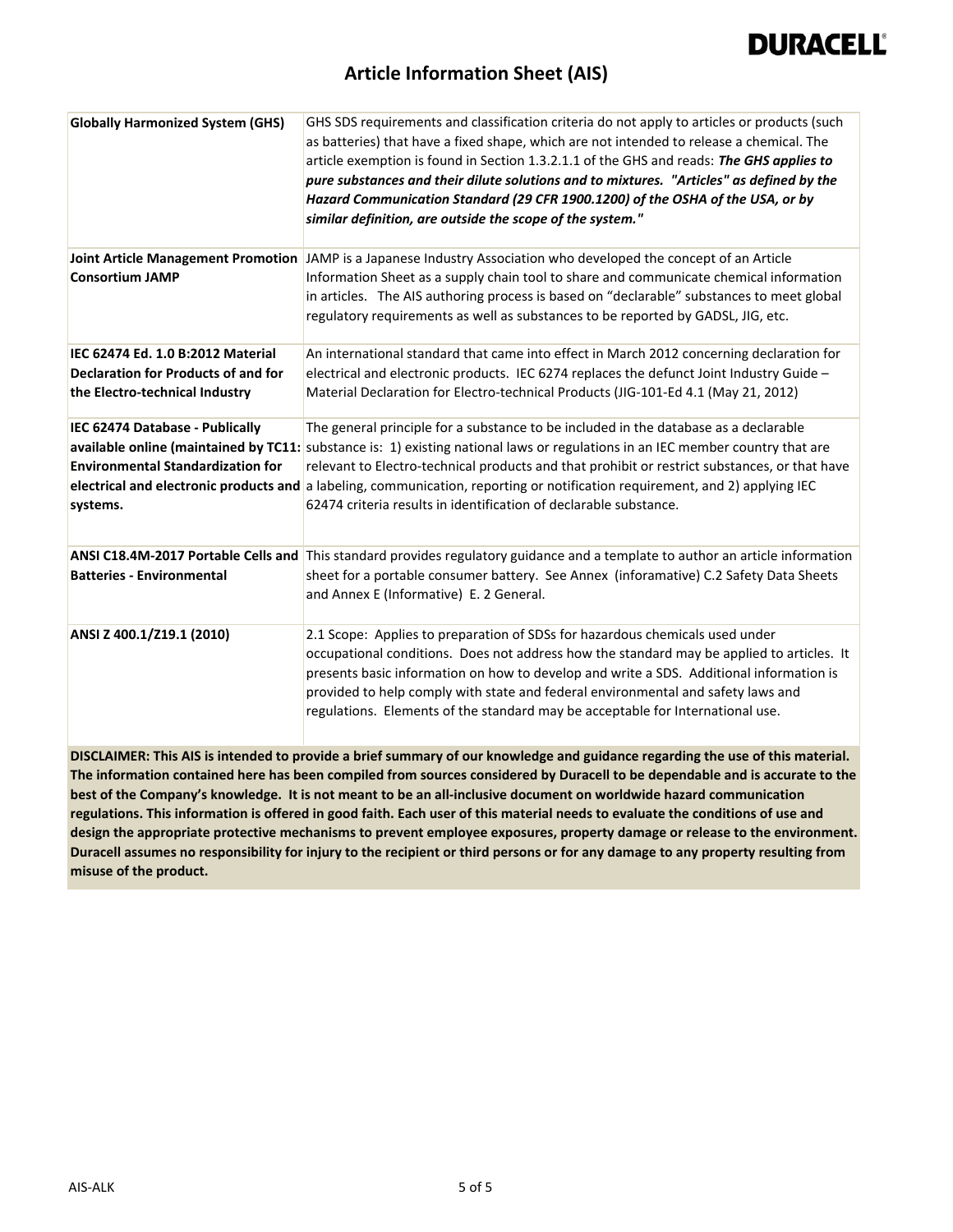### **Feuillet de Renseignement (FR)**

**DURACELL®** 

Ce feuillet de renseignement (FR) fournit des informations pertinentes concernant la pile, aux détaillants, consommateurs, FEO et autres utilisateurs demandant une FDS conforme au SGH. Les articles, tels que les piles, ne sont pas visés par les critères de classification FDS du SGH. Les critères du SGH ne sont pas conçus ou destinés à être utilisés pour classifier les dangers physiques, les dangers pour la santé, ou les dangers pour l'environnement d'un article. Les piles domestiques de marque sont définies comme des dispositifs électrotechniques. La conception, sécurité, fabrication, et qualification des piles domestiques de marque respectent les normes ANSI et CEI relatives aux piles. Ce document est basé sur les principes énoncés dans les approches de communication des dangers suivants : ANSI Z‐400.1, SGH, JAMP AIS, CEI 62474, et ANSI C18.4M.

| 1. Renseignements sur le document                         |                                                                                                                                                                                                                                                                                                                                                                                                                                                                                                                                                                                                                                                                                                                                                                                                                                          |
|-----------------------------------------------------------|------------------------------------------------------------------------------------------------------------------------------------------------------------------------------------------------------------------------------------------------------------------------------------------------------------------------------------------------------------------------------------------------------------------------------------------------------------------------------------------------------------------------------------------------------------------------------------------------------------------------------------------------------------------------------------------------------------------------------------------------------------------------------------------------------------------------------------------|
| Nom du document                                           | Piles alcalines Duracell (piles standard et piles spéciales)                                                                                                                                                                                                                                                                                                                                                                                                                                                                                                                                                                                                                                                                                                                                                                             |
| <b>Identification du document</b>                         | AIS-ALK                                                                                                                                                                                                                                                                                                                                                                                                                                                                                                                                                                                                                                                                                                                                                                                                                                  |
| Date d'émission                                           | 1-May-15                                                                                                                                                                                                                                                                                                                                                                                                                                                                                                                                                                                                                                                                                                                                                                                                                                 |
| Version                                                   | 6.0                                                                                                                                                                                                                                                                                                                                                                                                                                                                                                                                                                                                                                                                                                                                                                                                                                      |
| Préparateur                                               | Duracell North America Product Safety & Regulatory                                                                                                                                                                                                                                                                                                                                                                                                                                                                                                                                                                                                                                                                                                                                                                                       |
| Dernière révision                                         | 1/1/2020                                                                                                                                                                                                                                                                                                                                                                                                                                                                                                                                                                                                                                                                                                                                                                                                                                 |
| 2. Informations sur l'entreprise                          |                                                                                                                                                                                                                                                                                                                                                                                                                                                                                                                                                                                                                                                                                                                                                                                                                                          |
| Nom et adresse                                            | Duracell US Operations, Inc. 14 Research Drive, Bethel, CT USA 06801                                                                                                                                                                                                                                                                                                                                                                                                                                                                                                                                                                                                                                                                                                                                                                     |
| <b>Site Web</b>                                           | www.duracell.com                                                                                                                                                                                                                                                                                                                                                                                                                                                                                                                                                                                                                                                                                                                                                                                                                         |
| Relations avec les consommateurs -<br>Amérique du Nord    | Amérique du Nord : 1-800-551-2355 (9 h à 17 h HNE)                                                                                                                                                                                                                                                                                                                                                                                                                                                                                                                                                                                                                                                                                                                                                                                       |
| Relations avec les consommateurs -<br>Asie                | asiaconsumer.im@duracell.com                                                                                                                                                                                                                                                                                                                                                                                                                                                                                                                                                                                                                                                                                                                                                                                                             |
| <b>Relations avec les consommateurs -</b><br><b>IEMEA</b> | (UK) 0800 /16434, (FR) 0800 346 /90 Service & appel gratuits,<br>(IRL) 1 800 509 176, (DE) 800 101 2112, (AT) 0800 1025 1956,<br>(CH) 0800 000 885, (BE) 0800 509 95, (NL) 0800 265 8616,<br>(IT) 800 125 662, (ES) 900 800 522, (PT) 800 781 012,<br>(GR) 210 66 75 000, (CY) 22-210900, (DK) 78734857,<br>(SE) 0852503857, (FI) 0942705057, (NO) 63791957,<br>(ZA) 0800980782, (RO) 021 3361915, (MD) 022472402,<br>(BG) 02 40 24 500, (BIH) 033756000, (MNE) 020261920,<br>(PL) 22 692 42 77, (LT) (8) 37 401 111, (LV) 67798667,<br>(EE) 622 6360, (CZ) 224 826 323, (SK) 224 826 323,<br>(HU) 0620 770 7099, (HR) 0800 0009, (SI) 01/588 6800,<br>(AZ) 812 3100949, (UA) 044 490-97-71 (САВСЕРВІС СТОЛИЦЯ),<br>(KZ) +7 727 250 05 50, (TM) 00865 530070,<br>(KG) 0312 41 77 04 (Apple City International),<br>(TR) 0 850 502 61 40. |
| 3. Information sur l'article                              |                                                                                                                                                                                                                                                                                                                                                                                                                                                                                                                                                                                                                                                                                                                                                                                                                                          |
| <b>Description</b>                                        | Pile alcaline domestique de marque Duracell                                                                                                                                                                                                                                                                                                                                                                                                                                                                                                                                                                                                                                                                                                                                                                                              |
| Catégorie de produits                                     | Dispositif électrotechnique                                                                                                                                                                                                                                                                                                                                                                                                                                                                                                                                                                                                                                                                                                                                                                                                              |
| <b>Utilisation</b>                                        | Source d'alimentation portative pour appareils électroniques                                                                                                                                                                                                                                                                                                                                                                                                                                                                                                                                                                                                                                                                                                                                                                             |
| Sous-marques mondiales (de détail)                        | Coppertop, Plus, Quantum, Simply, Turbo, Ultra, Basic, TurboMax, Optimum                                                                                                                                                                                                                                                                                                                                                                                                                                                                                                                                                                                                                                                                                                                                                                 |
| Sous-marques mondiales (B2B)                              | Procell, Industrial, FEO/AEO                                                                                                                                                                                                                                                                                                                                                                                                                                                                                                                                                                                                                                                                                                                                                                                                             |
| <b>Formats</b>                                            | Piles standard: AA, AAA, C, D et 9 V                                                                                                                                                                                                                                                                                                                                                                                                                                                                                                                                                                                                                                                                                                                                                                                                     |
| <b>Formats</b>                                            | Piles spéciales : AAAA, MN11. MN21, MN27, MN175, PX76 (LR44), PX28, PX625, (LR09), LR43, LR54, N, J,<br>4,5 V, 625 A                                                                                                                                                                                                                                                                                                                                                                                                                                                                                                                                                                                                                                                                                                                     |
| <b>Formats</b>                                            | Lampes: MN903, MN908, MN915, MN918; MN1203                                                                                                                                                                                                                                                                                                                                                                                                                                                                                                                                                                                                                                                                                                                                                                                               |
| Principes de fonctionnement                               | Une pile alimente un appareil en convertissant l'énergie chimique stockée en énergie électrique.                                                                                                                                                                                                                                                                                                                                                                                                                                                                                                                                                                                                                                                                                                                                         |
| Images représentatives du produit                         | **********<br>DURACELL<br><b>EXTRA LIFE</b><br><b>EXTRA POWE</b><br>AA 6<br>silsils                                                                                                                                                                                                                                                                                                                                                                                                                                                                                                                                                                                                                                                                                                                                                      |
|                                                           | <b>Piles standard</b><br><b>Piles standard</b><br><b>Spéciales</b><br>Lampe                                                                                                                                                                                                                                                                                                                                                                                                                                                                                                                                                                                                                                                                                                                                                              |
| 4. Fabrication                                            |                                                                                                                                                                                                                                                                                                                                                                                                                                                                                                                                                                                                                                                                                                                                                                                                                                          |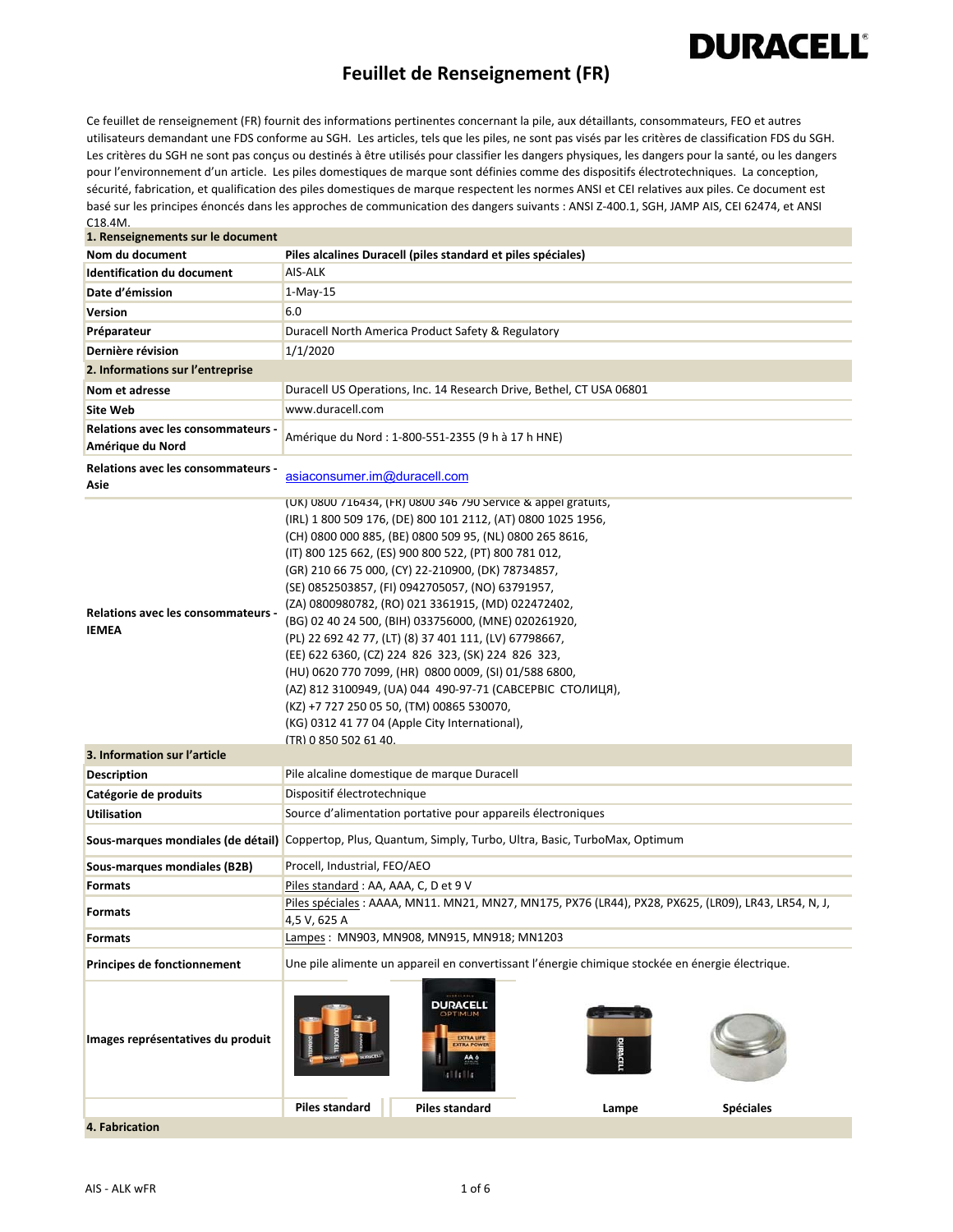### **Feuillet de Renseignement (FR)**

| Normes applicables de l'industrie                     | ANSI C18.1M Partie 1, ANSI C18.1M Partie 2, ANSI C18.4, CEI 60086,1, CEI 60086-2, CEI 60086-5                                                                                                                                                                                                                                                                                                                                                                                                                  |
|-------------------------------------------------------|----------------------------------------------------------------------------------------------------------------------------------------------------------------------------------------------------------------------------------------------------------------------------------------------------------------------------------------------------------------------------------------------------------------------------------------------------------------------------------------------------------------|
| des piles<br>Système électrotechnique                 | Alcaline au dioxyde de manganèse                                                                                                                                                                                                                                                                                                                                                                                                                                                                               |
| Électrode - Négative                                  | Zinc (n° CAS: 7440-66-6)                                                                                                                                                                                                                                                                                                                                                                                                                                                                                       |
| Électrode - Positive                                  | Dioxyde de manganèse (n° CAS : 1313-13-9)                                                                                                                                                                                                                                                                                                                                                                                                                                                                      |
| <b>Électrolyte</b>                                    | Hydroxyde alcalin (hydroxyde de potassium aqueux - n° CAS : 1310-58-3)                                                                                                                                                                                                                                                                                                                                                                                                                                         |
| Matériaux de construction - CAN                       | Acier nickelé                                                                                                                                                                                                                                                                                                                                                                                                                                                                                                  |
|                                                       |                                                                                                                                                                                                                                                                                                                                                                                                                                                                                                                |
| Substances déclarables<br>(Critère 1 de la CEI 62474) | Aucune                                                                                                                                                                                                                                                                                                                                                                                                                                                                                                         |
| Pile sans mercure                                     |                                                                                                                                                                                                                                                                                                                                                                                                                                                                                                                |
| (ANSI C18.4M < 5 ppm)                                 | Oui                                                                                                                                                                                                                                                                                                                                                                                                                                                                                                            |
| Petite pile ou accumulateur                           | Formats : Les piles AAA et piles spéciales sont placées à l'intérieur d'un cylindre d'essai spécialement conçu<br>(ANSI C18.1M Partie 2; CEI 60086-5) de 57,1 mm (2,25 pouces) de long par 31,70 mm (1,25 pouce) de large.                                                                                                                                                                                                                                                                                     |
| 5. Santé et sécurité                                  |                                                                                                                                                                                                                                                                                                                                                                                                                                                                                                                |
| Avertissement relatif à l'ingestion/la                | Obligatoire pour les petites piles ou accumulateur (formats : AAA et piles spéciales) : Gardez hors de la<br>portée des enfants. En cas d'ingestion, consultez immédiatement un médecin.                                                                                                                                                                                                                                                                                                                       |
| <b>Conditions normales d'utilisation</b>              | L'exposition au contenu intérieur de la pile scellée ne se produira pas à moins que la pile ne fuie, soit<br>exposée à des températures élevées, ou soit abusée mécaniquement.                                                                                                                                                                                                                                                                                                                                 |
| Note au médecin                                       | Une pile endommagée libérera de l'hydroxyde de potassium concentré et caustique.                                                                                                                                                                                                                                                                                                                                                                                                                               |
| Premiers soins - en cas d'ingestion                   | Ne pas faire vomir. Consulter un médecin immédiatement. Pour plus d'informations sur le traitement,<br>appelez la ligne d'assistance nationale sur l'utilisation des piles (les numéros de téléphone pour les États-<br>Unis et le Canada sont fournis ci-dessous).                                                                                                                                                                                                                                            |
| Centre antipoison / Amérique<br>du Nord               | Appels aux États-Unis et au Canada seulement: 1-800-498-8666 (sans frais)<br>Ligne<br>d'assistance nationale sur l'utilisation de la batterie 24 heures sur 24                                                                                                                                                                                                                                                                                                                                                 |
|                                                       |                                                                                                                                                                                                                                                                                                                                                                                                                                                                                                                |
| <b>Centres antipoison / Annuaire</b><br>mondial       | http://apps.who.int/poisoncentres                                                                                                                                                                                                                                                                                                                                                                                                                                                                              |
| Premiers soins - Contact avec les                     | Rincez à l'eau pendant au moins 15 minutes. Consultez un médecin si l'irritation persiste.                                                                                                                                                                                                                                                                                                                                                                                                                     |
| yeux<br>Premiers soins - Contact avec la<br>peau      | Enlevez les vêtements contaminés. Lavez la peau avec de l'eau et du savon. Consultez un médecin si<br>l'irritation persiste.                                                                                                                                                                                                                                                                                                                                                                                   |
| Premiers soins - Inhalation                           | Transporter la personne à l'extérieur.                                                                                                                                                                                                                                                                                                                                                                                                                                                                         |
| Normes de sécurité et d'essais des<br>piles           | Les piles Duracell satisfont aux exigences de la norme ANSI C18. 1M Partie 2 et CEI 60086-5. Ces normes<br>précisent les tests et les exigences pour les piles alcalines afin d'assurer un fonctionnement sûr lors d'une<br>utilisation normale et de mauvaises utilisations raisonnablement prévisibles. Les régimes d'essais évaluent<br>trois conditions de sécurité. Ce sont :<br>1- Simulation de l'usage prévu : L'utilisation partielle, la vibration, les chocs thermiques, et les chocs<br>mécaniques |
|                                                       | 2- Mauvaises utilisations raisonnablement prévisibles : Une installation incorrecte, un court-circuit<br>externe, une chute libre (échappée par l'utilisateur), une décharge excessive, et l'écrasement<br>3- Considération de conception : L'abus thermique, la contrainte du moule                                                                                                                                                                                                                           |
| Mises en garde                                        | ATTENTION : Les piles peuvent exploser ou fuir, et causer des brûlures si rechargées, jetées dans un feu,<br>utilisées avec un autre type de pile, insérées dans le mauvais sens ou désassemblées. Remplacez toutes les<br>piles usagées en même temps. Ne transportez pas de piles en vrac dans vos poches ou votre sac à main.<br>N'enlevez pas l'étiquette de la pile. Gardez les petites piles (c.-à-d. AAA) hors de la portée des enfants. En<br>cas d'ingestion, consultez immédiatement un médecin.     |
| 6. Risque d'incendie et lutte contre l'incendie       |                                                                                                                                                                                                                                                                                                                                                                                                                                                                                                                |
| Risque d'incendie                                     | Les piles peuvent se rompre ou fuir si exposées au feu.                                                                                                                                                                                                                                                                                                                                                                                                                                                        |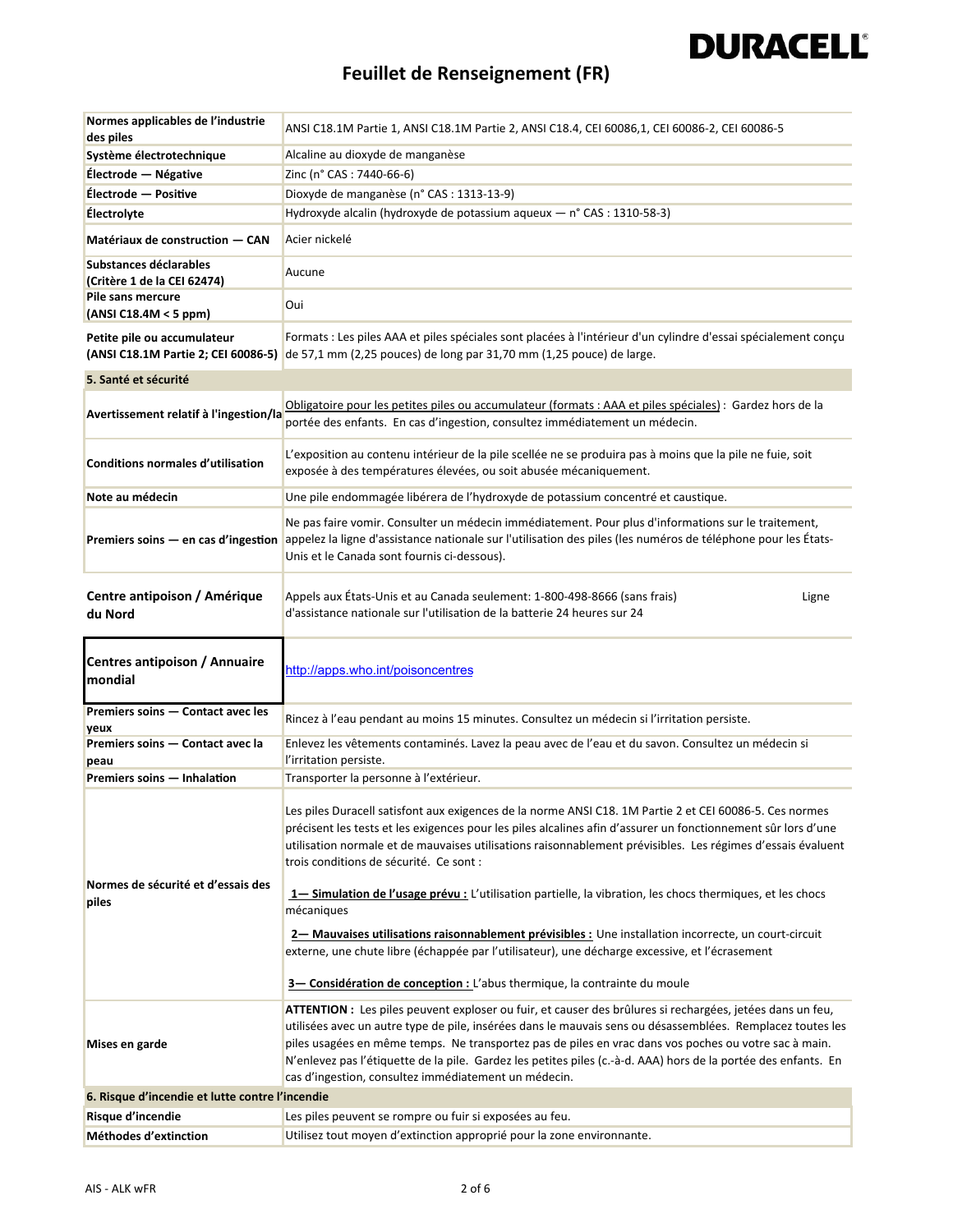## **Feuillet de Renseignement (FR)**

| Incendies impliquant de grandes<br>quantités de piles                 | De grandes quantités de piles exposées au feu se rompront et libéreront de l'hydroxyde de potassium<br>caustique. Les pompiers doivent porter un appareil respiratoire autonome et des vêtements de protection.                                                                                                                                                                                                                                                                                                                                                                                                                                                                                                                                 |
|-----------------------------------------------------------------------|-------------------------------------------------------------------------------------------------------------------------------------------------------------------------------------------------------------------------------------------------------------------------------------------------------------------------------------------------------------------------------------------------------------------------------------------------------------------------------------------------------------------------------------------------------------------------------------------------------------------------------------------------------------------------------------------------------------------------------------------------|
| 7. Manutention et entreposage                                         |                                                                                                                                                                                                                                                                                                                                                                                                                                                                                                                                                                                                                                                                                                                                                 |
| Précautions de manutention                                            | Eviter les abus mécaniques et électriques. Ne court-circuitez pas ou n'installez pas d'une manière<br>incorrecte. Les piles peuvent se rompre ou fuir si démontées, écrasées, rechargées ou exposées à des<br>températures élevées. Installez les piles conformément aux instructions du fabricant.                                                                                                                                                                                                                                                                                                                                                                                                                                             |
| Précautions d'entreposage                                             | Rangez les piles dans un endroit sec à température ambiante normale. La réfrigération ne prolonge pas leur<br>durée de vie.                                                                                                                                                                                                                                                                                                                                                                                                                                                                                                                                                                                                                     |
| Déversements de grandes quantités<br>de piles en vrac (non emballées) | Informez le personnel responsable des déversements dans les cas de grands déversements. Des vapeurs<br>irritantes et inflammables peuvent être libérées de piles défectueuses ou endommagées. Répartissez les<br>piles afin d'éviter un court-circuit. Éliminez toutes les sources d'inflammation. Évacuez la zone et laissez les<br>vapeurs se dissiper. Le personnel de nettoyage doit porter de l'EPI approprié pour éviter tout contact avec<br>les yeux et la peau ainsi que l'inhalation de vapeurs ou de fumées. Augmentez la ventilation. Recueillez<br>soigneusement les piles et placez-les dans un récipient approprié pour l'élimination. Retirez tout liquide<br>déversé avec une matière absorbante et contenez pour élimination. |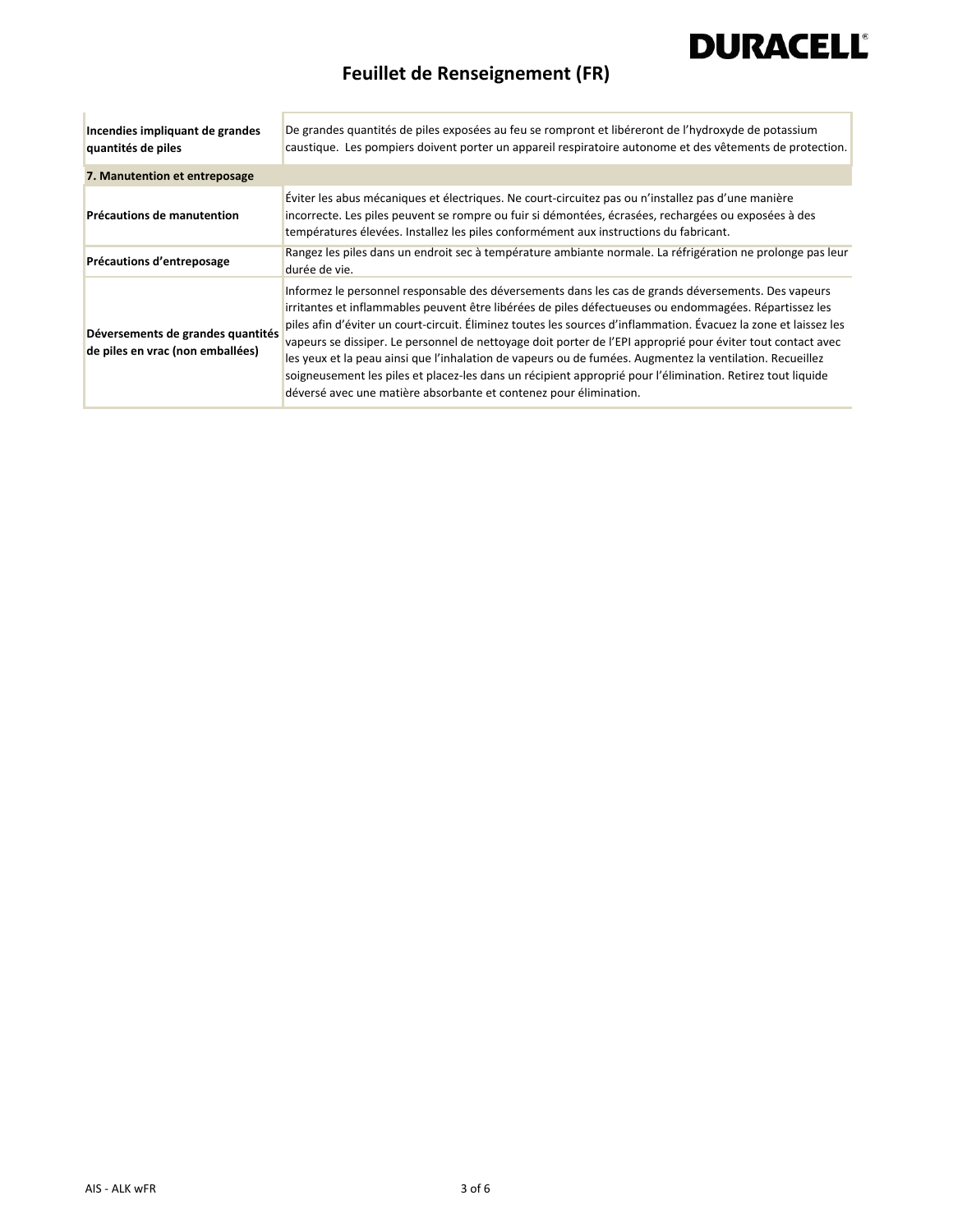## **Feuillet de Renseignement (FR)**

| 8. Considérations relatives à l'élimination (SGH Section 13)                                                                                                                                    |                                                                                                                                                                                                                                                                                                                                                                                                                                                                                                                                                                                                                                |  |
|-------------------------------------------------------------------------------------------------------------------------------------------------------------------------------------------------|--------------------------------------------------------------------------------------------------------------------------------------------------------------------------------------------------------------------------------------------------------------------------------------------------------------------------------------------------------------------------------------------------------------------------------------------------------------------------------------------------------------------------------------------------------------------------------------------------------------------------------|--|
| Collecte et élimination appropriée                                                                                                                                                              | Jetez les piles usagées (ou excédentaires) en conformité avec les règlements fédéraux,<br>étatiques/provinciaux et locaux. N'accumulez pas de grandes quantités de piles usagées pour l'élimination,<br>car les accumulations pourraient provoquer un court-circuit. Ne pas incinérer. Dans les pays comme le<br>Canada et l'Union européenne, où il y a des règlementations pour la collecte et le recyclage des piles, les<br>consommateurs devraient disposer de leurs piles usagées dans le réseau de collecte des dépôts municipaux<br>et des détaillants. Ils ne doivent pas jeter les piles avec les ordures ménagères. |  |
| USA EPA RCRA (40 CFR 261)                                                                                                                                                                       | Classifiées comme déchet non dangereux (non inflammables, corrosives, réactives ou toxiques). La<br>règlementation des déchets de type universel (40 CFR 273) ne s'applique pas. Les exigences étatiques<br>peuvent être plus rigoureuses que les exigences fédérales.                                                                                                                                                                                                                                                                                                                                                         |  |
| California Universal Waste Rule<br>(Cal. Code Regs. Titre 22, Div. 4.5,<br>Ch. 23)                                                                                                              | La Californie interdit l'élimination des piles en tant qu'ordure (y compris les ordures ménagères).                                                                                                                                                                                                                                                                                                                                                                                                                                                                                                                            |  |
| <b>Vermont Primary Battery</b><br><b>Stewardship Law</b>                                                                                                                                        | Au Vermont, les consommateurs doivent recycler les piles alcalines. Pour plus d'informations, contactez<br>http://www.call2recycle.org.                                                                                                                                                                                                                                                                                                                                                                                                                                                                                        |  |
| 9. Informations relatives au transport (SGH Section 14)                                                                                                                                         |                                                                                                                                                                                                                                                                                                                                                                                                                                                                                                                                                                                                                                |  |
| Statut règlementaire                                                                                                                                                                            | Non réglementé. Les piles alcalines (parfois dénommé « piles sèches » ou piles « domestiques ») ne sont<br>pas répertoriées ou réglementées en tant que marchandises dangereuses en vertu du Règlement de l'IATA<br>sur les marchandises dangereuses, des Instructions techniques de l'OACI, du Code IMDG, des règlements<br>types de l'ONU, des règlements sur les matériaux dangereux des États-Unis (49 CFR), et de l'ADR de la CEE.                                                                                                                                                                                        |  |
| Numéro d'identification de<br>l'ONU/Nom d'expédition                                                                                                                                            | Aucun - non requis                                                                                                                                                                                                                                                                                                                                                                                                                                                                                                                                                                                                             |  |
| Conformité aux dispositions<br>spéciales (DS)                                                                                                                                                   | Des dispositions règlementaires spéciales stipulent que les piles doivent être emballées d'une manière qui<br>empêche la production d'une quantité dangereuse de chaleur et les courts-circuits. Les expéditeurs peuvent<br>préparer les piles en enrubannant les bornes, emballant les piles individuellement, ou en séparant les piles<br>pour prévenir le risque de créer un court-circuit. L'expédition de piles en emballage d'origine Duracell non<br>ouvert est conforme.                                                                                                                                               |  |
|                                                                                                                                                                                                 | DS US DOT (département des transp 49 CFR 172.102 disposition spéciale 130                                                                                                                                                                                                                                                                                                                                                                                                                                                                                                                                                      |  |
| <b>DS Transport aérien (IATA/OACI)</b>                                                                                                                                                          | Disposition spéciale A123 (61 <sup>e</sup> édition - 2020). NOTE : Les mots « NON RÉGLEMENTÉ » et « DISPOSITION<br>SPÉCIALE A123 » doivent être inclus dans la description de la substance sur la lettre de transport aérien,<br>lorsqu'une LTA est émise.                                                                                                                                                                                                                                                                                                                                                                     |  |
| Transport aérien de passagers                                                                                                                                                                   | Aucune restriction                                                                                                                                                                                                                                                                                                                                                                                                                                                                                                                                                                                                             |  |
| Ligne d'appels pour les urgences en<br>transport                                                                                                                                                | Ligne d'appels 24 heures pour intervention d'urgence CHEMTREC<br>Aux Etats-Unis appelez +703-527-3887                                                                                                                                                                                                                                                                                                                                                                                                                                                                                                                          |  |
| À l'extérieur des États-Unis, appelez le +1 703-527-3887 (appel à frais virés)<br>10. Informations règlementaires (SGH Section 15)                                                              |                                                                                                                                                                                                                                                                                                                                                                                                                                                                                                                                                                                                                                |  |
| 10a. Exigences relatives aux piles                                                                                                                                                              |                                                                                                                                                                                                                                                                                                                                                                                                                                                                                                                                                                                                                                |  |
| La Mercury-Containing and<br><b>Rechargeable Battery Management</b><br>Act (1996) (la loi sur la gestion des<br>piles rechargeables et les piles<br>contenant du mercure) de l'EPA des<br>É.-U. | Au cours du processus de fabrication, aucun mercure n'est ajouté.                                                                                                                                                                                                                                                                                                                                                                                                                                                                                                                                                              |  |
| Directive relative aux piles de<br>l'UE 2006/66/CE et<br>l'amendement 2013/56/UE                                                                                                                | Conforme au marquage et aux restriction sur la substance pour le mercure (< 0,0005 %); cadmium<br>(< 0,0020 %) et le plomb (< 0,0040 %). Les étiquettes mondiales sont marquées avec le symbole de collecte<br>spéciale et le qualificatif de l'UE conformément à la directive relative aux piles de l'UE 2006/66/CE, article<br>11, paragraphe 1, quant aux piles et accumulateurs ainsi qu'aux piles et accumulateurs usagés (annexe II).                                                                                                                                                                                    |  |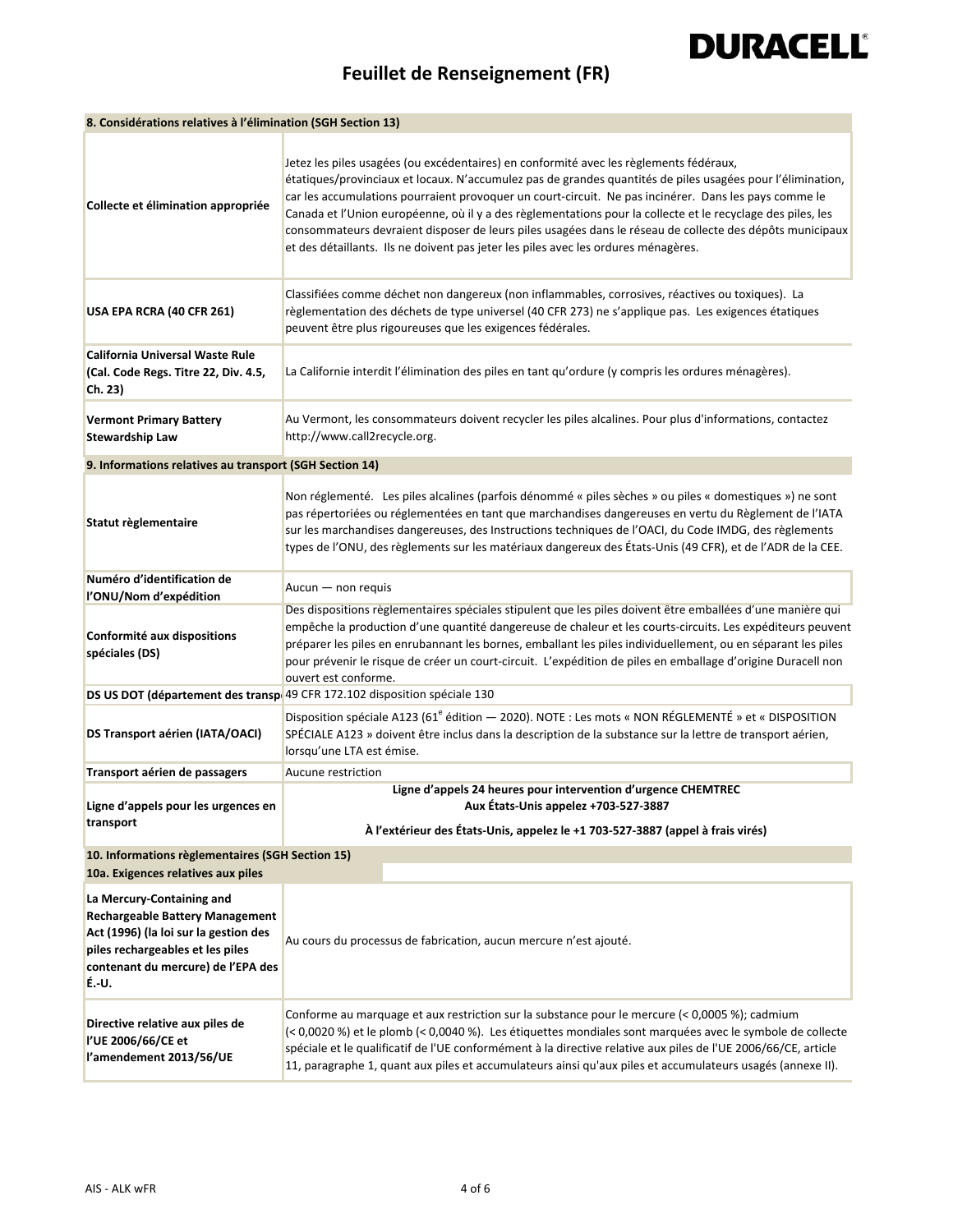### **Feuillet de Renseignement (FR)**

**DURACELL®** 

**Disposition de la RPC prévoyant la teneur en mercure pour les piles (GB 8897,5‐2005, MOD, Article 9,1(e)** 



**Pile sans mercure de la RPC (GB 24427‐2009) < 1 ppm**

Oui

| Exempt                                                                                                                                                                                                                                                                                                                                                                                                                                                                                                                                                                                                                                                                                        |  |
|-----------------------------------------------------------------------------------------------------------------------------------------------------------------------------------------------------------------------------------------------------------------------------------------------------------------------------------------------------------------------------------------------------------------------------------------------------------------------------------------------------------------------------------------------------------------------------------------------------------------------------------------------------------------------------------------------|--|
|                                                                                                                                                                                                                                                                                                                                                                                                                                                                                                                                                                                                                                                                                               |  |
| Les piles domestiques ne sont pas répertoriées comme un produit dangereux.                                                                                                                                                                                                                                                                                                                                                                                                                                                                                                                                                                                                                    |  |
|                                                                                                                                                                                                                                                                                                                                                                                                                                                                                                                                                                                                                                                                                               |  |
|                                                                                                                                                                                                                                                                                                                                                                                                                                                                                                                                                                                                                                                                                               |  |
| Aux fins de dédouanement, les piles sont définies comme un « article ».                                                                                                                                                                                                                                                                                                                                                                                                                                                                                                                                                                                                                       |  |
| Classifiées comme déchet non dangereux (non inflammables, corrosives, réactives ou toxiques). La<br>règlementation des déchets de type universel (40 CFR 273) ne s'applique pas. Les exigences étatiques<br>peuvent être plus rigoureuses que les exigences fédérales.                                                                                                                                                                                                                                                                                                                                                                                                                        |  |
| Aucun avertissement requis selon l'évaluation d'une tierce partie.                                                                                                                                                                                                                                                                                                                                                                                                                                                                                                                                                                                                                            |  |
| Sans mercure                                                                                                                                                                                                                                                                                                                                                                                                                                                                                                                                                                                                                                                                                  |  |
| Réglementé comme un « article ». Aucune des substances énumérées n'est présente (> 0,1 % p/p),<br>conformément à la définition de l'article CJE du 10 septembre 2015.                                                                                                                                                                                                                                                                                                                                                                                                                                                                                                                         |  |
| Une FDS n'est pas requise pour les piles alcalines domestiques.                                                                                                                                                                                                                                                                                                                                                                                                                                                                                                                                                                                                                               |  |
|                                                                                                                                                                                                                                                                                                                                                                                                                                                                                                                                                                                                                                                                                               |  |
|                                                                                                                                                                                                                                                                                                                                                                                                                                                                                                                                                                                                                                                                                               |  |
| 29 CFR 1910.1200(b) (6) (v)                                                                                                                                                                                                                                                                                                                                                                                                                                                                                                                                                                                                                                                                   |  |
| 40 CFR 704.3; 710.2(3) (c); et (19 CFR 12.1209[a])                                                                                                                                                                                                                                                                                                                                                                                                                                                                                                                                                                                                                                            |  |
| Titre $1$ - Chapitre 2 - Article 3(3)                                                                                                                                                                                                                                                                                                                                                                                                                                                                                                                                                                                                                                                         |  |
| Section 1.3.2.1                                                                                                                                                                                                                                                                                                                                                                                                                                                                                                                                                                                                                                                                               |  |
|                                                                                                                                                                                                                                                                                                                                                                                                                                                                                                                                                                                                                                                                                               |  |
| 11a. Certification et approbations de tierce partie                                                                                                                                                                                                                                                                                                                                                                                                                                                                                                                                                                                                                                           |  |
| AA, 9 V                                                                                                                                                                                                                                                                                                                                                                                                                                                                                                                                                                                                                                                                                       |  |
| Normes de certification : ANSI/UL 217 Détecteurs de fumée à simple ou multiples stations                                                                                                                                                                                                                                                                                                                                                                                                                                                                                                                                                                                                      |  |
|                                                                                                                                                                                                                                                                                                                                                                                                                                                                                                                                                                                                                                                                                               |  |
| 11b. Approches de communication des dangers FR (consulté dans l'élaboration de ce document) :                                                                                                                                                                                                                                                                                                                                                                                                                                                                                                                                                                                                 |  |
| Les exigences et les critères de classification FDS du SGH ne s'appliquent pas aux articles ou produits (tels<br>que les piles) qui ont une forme fixe, qui ne sont pas destinés à libérer un produit chimique. L'exemption de<br>l'article se trouve à la section 1.3.2.1.1 du SGH et se lit comme suit : Le SGH s'applique aux produits<br>chimiques purs, à leurs solutions diluées et aux mélanges de produits chimiques. « Articles » tel que<br>défini par la norme sur la communication des renseignements à l'égard des matières dangereuses<br>(29 CFR 1900.1200) de l'OSHA des États-Unis, ou par définition similaire, se trouvent en dehors du champ<br>d'application du système. |  |
|                                                                                                                                                                                                                                                                                                                                                                                                                                                                                                                                                                                                                                                                                               |  |